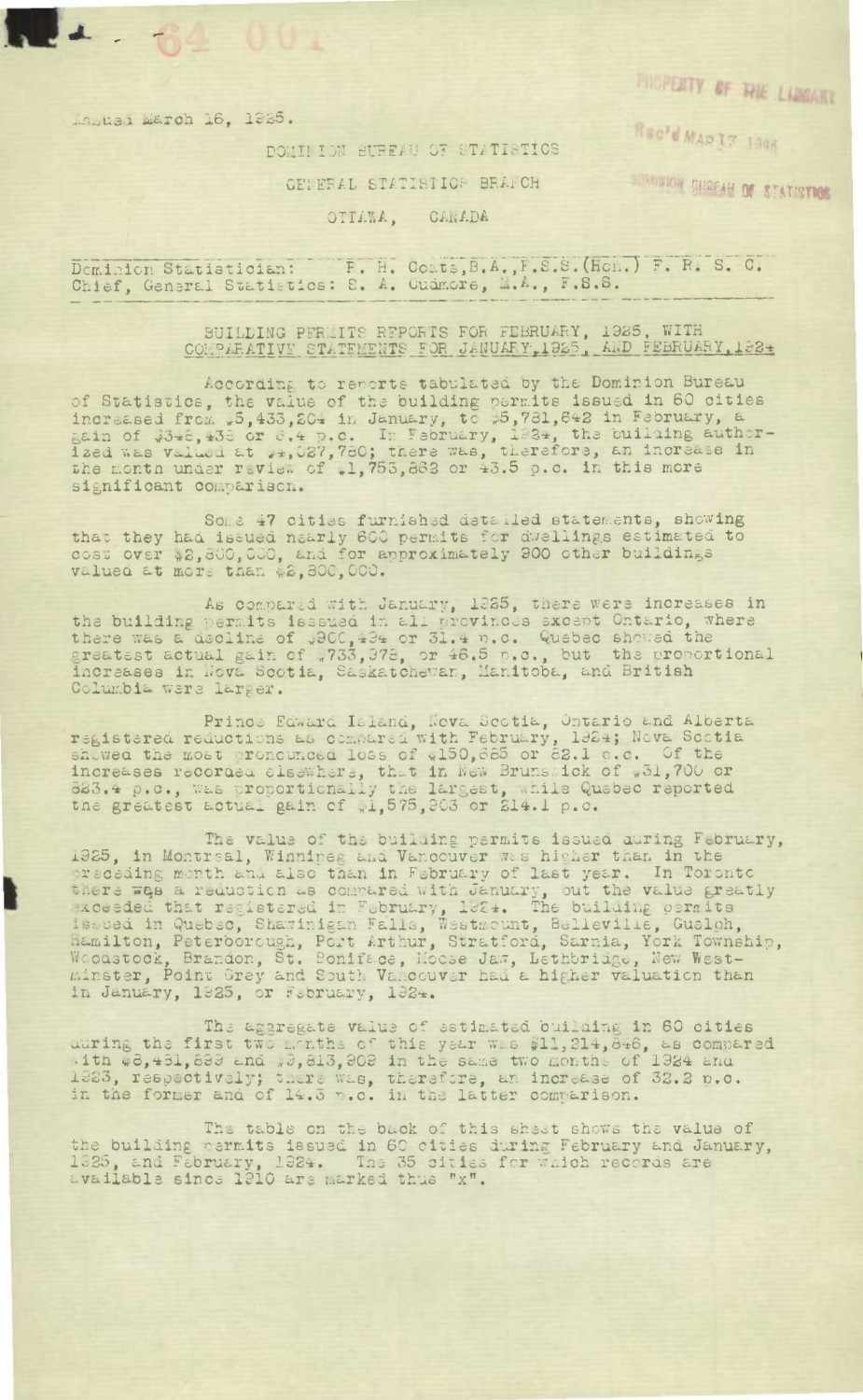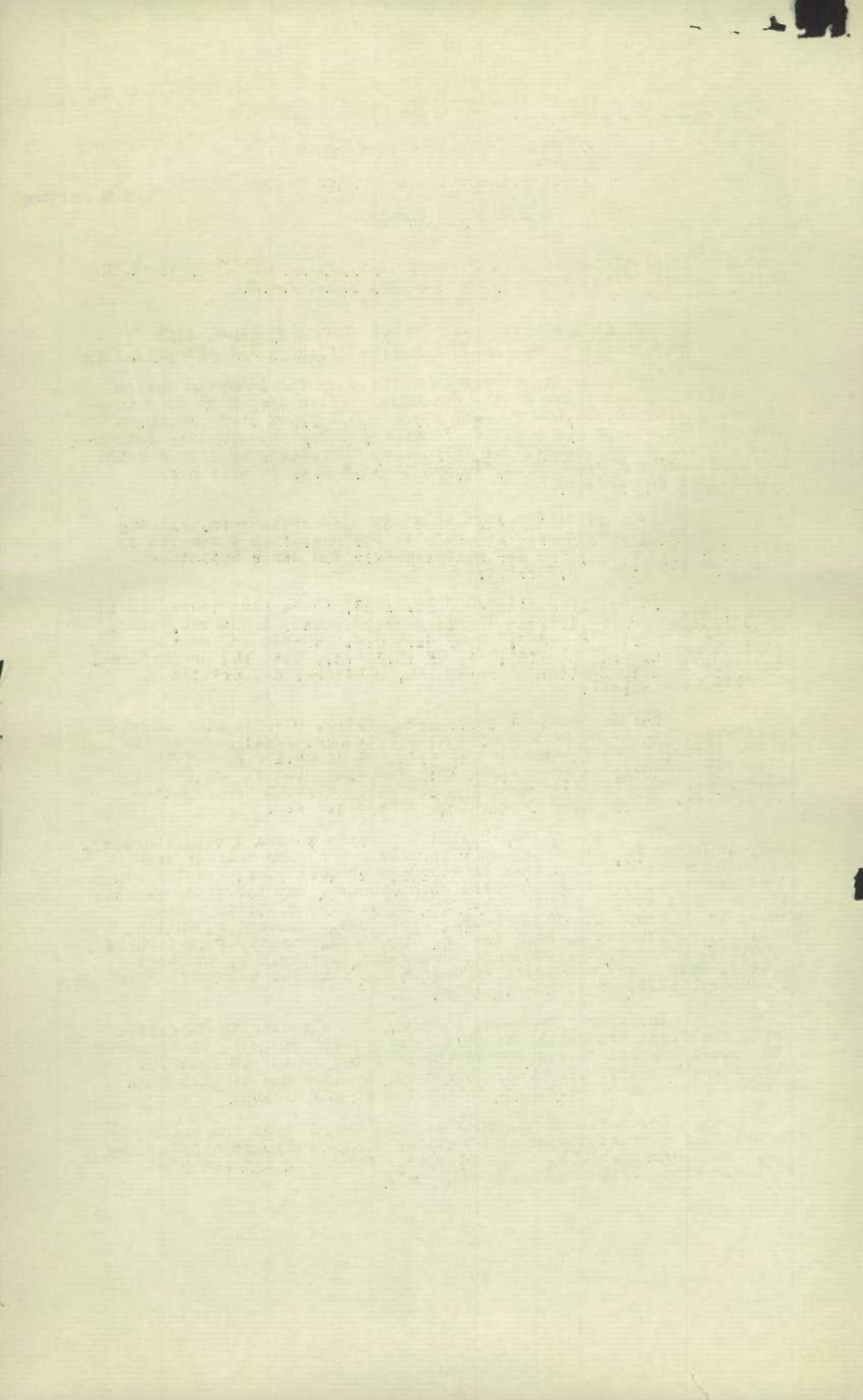| Estimated Cost of Building Work as Indicated<br>by Building Permits. |                                                        |                                                     |                                     |
|----------------------------------------------------------------------|--------------------------------------------------------|-----------------------------------------------------|-------------------------------------|
| C1t y                                                                | February<br>1325                                       | January<br>1325                                     | February<br>$122 +$                 |
|                                                                      | Nil                                                    | 갗<br>Nil                                            | $\tilde{\theta}$ , $\tilde{\theta}$ |
| P. E. I. Charlottetown<br>Nova Scotia                                | 32,860                                                 | 2,150                                               | 133,54                              |
| x Halifax                                                            | 32,560                                                 | 2,130                                               | 133, 41                             |
| New Glasgow                                                          | N11                                                    | MIL                                                 | Nil                                 |
| Sydney<br>$\mathbf{x}$                                               | 300                                                    | N11                                                 | 155                                 |
| New Brunswick                                                        | 35,550                                                 | 32,300                                              | 3,550                               |
| Fredericton                                                          | 4,000<br>26,150                                        | $3 + 0.0$<br>2,300                                  | Nii<br>33,001                       |
| Moncton<br>$\mathbf{x}$<br>St. John<br>$\mathbf{x}$                  | 5,400                                                  | $\ddot{\circ}$ , CCO                                | $\overline{65}$                     |
| Quebec                                                               | 2,511,863                                              | 1,577,885                                           | 735,26                              |
| Montreal -x Maisonneuve<br>$\mathbf{x}$                              | 1,983,668                                              | 765, 235                                            | 671, 38.                            |
| Quebec<br>$\mathbf{x}$                                               | $63, -20$                                              | 22,200                                              | 45, 24                              |
| Shawinigan Falls                                                     | 13,000                                                 | Nil                                                 | Nil                                 |
| Sherbrooke<br>$\mathbf{x}$<br>Three Rivers<br>$\mathbf{x}$           | 20,700<br>19,875                                       | 34,000<br>714, 125                                  | $5,$ UL<br>7,76.                    |
| Westmount<br>$\mathbf{x}$                                            | 201,200                                                | 52,325                                              | 3,00,                               |
| Ontario                                                              | 1,967,375                                              | 2,367,369                                           | 2,104,16                            |
| Belleville                                                           | 7,800                                                  | 275                                                 | NE1                                 |
| x Brantford                                                          | 3,340                                                  | 11,500                                              | 1, 52.                              |
| Chatham                                                              | 1,800                                                  | Wil                                                 | $\Theta$ , cūi                      |
| Fort William<br>$\mathbf{x}$<br>Galt                                 | 11,060<br>1,300                                        | 6,750<br>5,900                                      | 13,400<br>N11                       |
| $\mathbf{x}$                                                         |                                                        |                                                     | 7,685                               |
| Guelph<br>Hamilton<br>X                                              | 133,550                                                | 53,300                                              | 82, 85                              |
| Kingston<br>$\mathbf{x}$                                             | 515                                                    | 1,325                                               | 13,50                               |
| Kitchener<br>$\mathbf{x}$                                            | 37,880                                                 | 39,600                                              | 13,719                              |
| London<br>$\mathbf{x}$<br>Niagara Falls                              | 38,525<br>30,730                                       | 45,260<br>32, 325                                   | 61, 670                             |
| Oshawa                                                               | d, 450                                                 | 7,720                                               | $2^{\frac{4}{6}}$ , $\frac{15}{05}$ |
| Ottawa<br>$\mathbf{x}$                                               | 91,017                                                 | 256,200                                             | 93,60                               |
| Owen Sound                                                           | Ni1                                                    | Nil                                                 | Nil                                 |
| Peterooro<br>$\mathbf{x}$<br>Port Arthur                             | $\frac{5}{3}, \frac{475}{735}$                         | Nil<br>1,325                                        | Nil<br>515                          |
| $\mathbf{x}$<br>Stratford<br>$\mathbf{x}$                            | $38, 8+0$                                              | 825                                                 | 2,730                               |
| St. Cath-rines<br>$\mathbf{x}$                                       | 11,200                                                 | 6,375                                               | 11,83.                              |
| St. Thomas<br>$\mathbf{x}$                                           | $-330$                                                 | $\frac{3}{9}$ , $\frac{5}{8}$ , $\frac{75}{8}$      |                                     |
| Sarnia                                                               | 48,310                                                 |                                                     | 21,50                               |
| Sault Ste Marie<br>Terente<br>$\mathbf{x}$                           | 2,600<br>1,054,935                                     | 700<br>1,843,355                                    | $7\overline{3}7, 23.$               |
| Tork Township                                                        | 167,350                                                | 151,300                                             | $10$ $\pm$ , $100$                  |
| Welland                                                              | 2,905                                                  | 150                                                 | 9,050                               |
| Windsor<br>$\mathbf{x}$                                              | 147,035                                                | 104,400                                             | 408, 30.                            |
| Woodsteer Border Cities                                              | 59,675                                                 | $275,750$<br>$75,250$<br>$75,350$<br>$300$<br>$300$ | $40\frac{1}{2}, \frac{750}{700}$    |
| Manitoba                                                             |                                                        |                                                     |                                     |
| x Brandon<br>St. Boniface                                            | $15\frac{3}{2},\frac{13}{3}$ 75<br>$5,000$<br>$22,235$ | -60                                                 | $2, 3 - 0$                          |
| x Winnipeg                                                           | 127,150                                                | 79,000                                              | 88,800                              |
| Saskatchewan                                                         | $-7,080$                                               | 22,300                                              | 38,870                              |
| x Moose Jaw                                                          | 16,350                                                 | $-CC$                                               | 3, 335                              |
| x Regina                                                             | 14,050                                                 | 18,550                                              | 13,275                              |
| Saskatcon<br>$\mathbf{x}$<br>Alberta                                 | 16,380                                                 | $\pm,050$                                           | 30,300                              |
| x Calgary                                                            | 61,261                                                 | 58,820<br>43,550                                    | 126,600                             |
| Edmonton<br>$\mathbf{x}$                                             | $\frac{15,000}{11,730}$                                | 3,375                                               | 110,095                             |
| Lethbridge                                                           | 4,471                                                  | 250                                                 | 1,570                               |
| Medicine hat<br>British Columbia                                     | Nil<br>1,171,378                                       | $-145$                                              | 325<br>737,0+4                      |
| Nanaimo                                                              | $\pm,800$                                              | 731,480<br>3,800                                    | 7,800                               |
| New Westminster<br>$\mathbf{x}$                                      | 46,675                                                 |                                                     | 45,775                              |
| Point Grey                                                           | 547,700                                                |                                                     | 267,600                             |
| Prince Rupert                                                        | 13,150                                                 | 12, 775<br>332, 700<br>7, 350                       | Nil                                 |
| South Vancouver                                                      | 64,690                                                 | 32,000                                              | 45,657                              |
| Vancouver<br>$\mathbf{x}$                                            | $-58,925$                                              | 335,610                                             | 323,740                             |
| Victoria<br>$\mathbf{x}$                                             | 29,305                                                 | 67,245                                              | 40. - 22                            |
| Total, 60 Oities                                                     | $5,781,6-2$                                            | 5,433,204                                           | 4,027,780                           |
| Total, 35 Cities x                                                   | 4,762,748                                              | $\pm$ , 546, 660                                    | 3,086,133                           |
| Accumulative total for                                               | 1935                                                   | 1924                                                | 1923                                |
|                                                                      |                                                        |                                                     |                                     |

60 cities - first two minths 11,21+,846 8,431,899 9,813,909